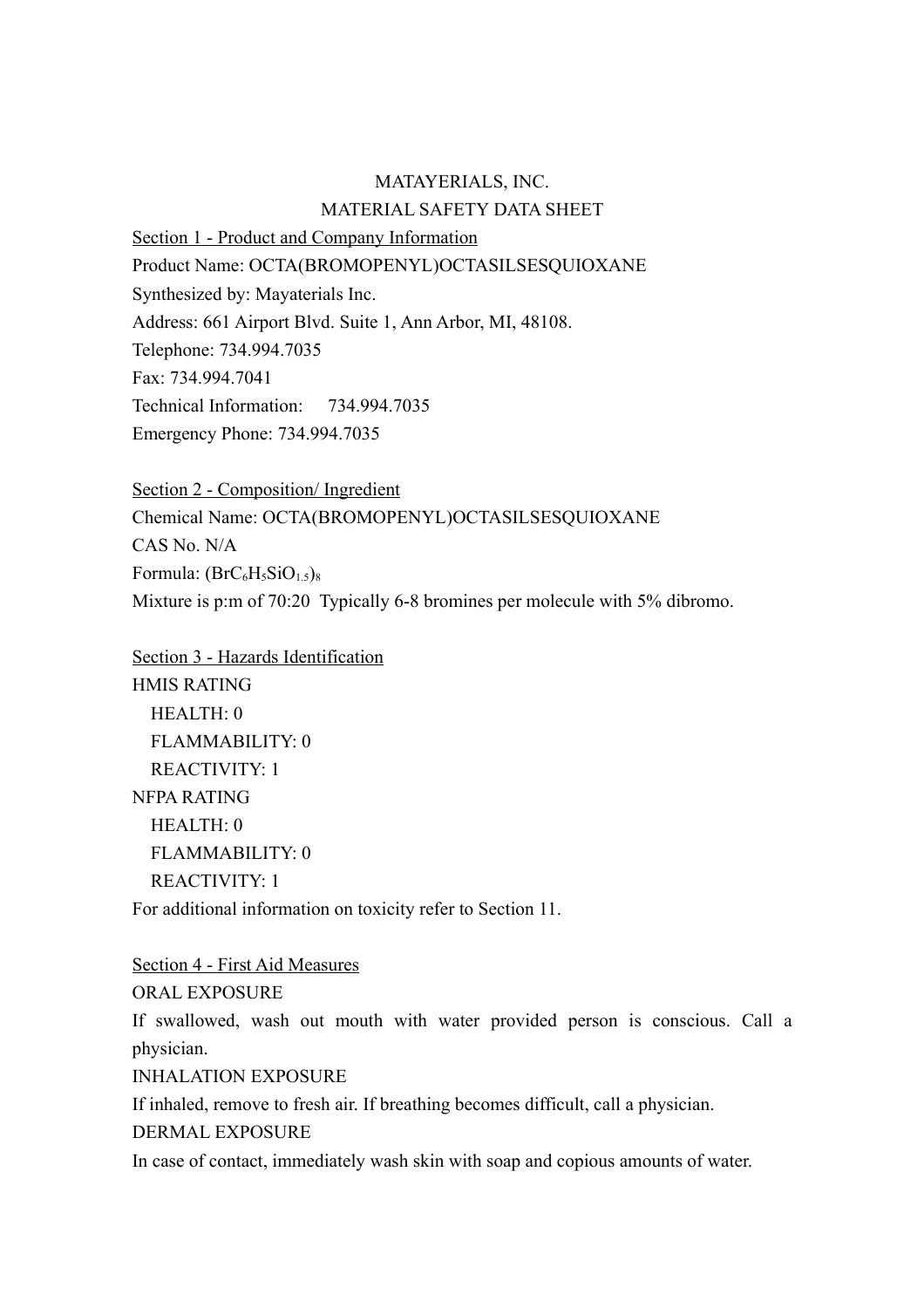## EYE EXPOSURE

In case of contact with eyes, flush with copious amounts of water for at least 15 minutes. Assure adequate flushing by separating the eyelids with fingers. Call a physician.

Section 5 - Fire Fighting Measures FLASH POINT N/A AUTOIGNITION TEMP: N/A FLAMMABILITY: N/A EXTINGUISHING MEDIA Suitable: Water spray, carbon dioxide, dry chemical powder, or appropriate foam. FIREFIGHTING Protective Equipment: Wear self-contained breathing apparatus and protective clothing to prevent contact with skin and eyes.

Specific Hazard(s): Emits toxic fumes under fire conditions.

Section 6 - Accidental Release Measures

PROCEDURE(S) OF PERSONAL PRECAUTION(S)

Exercise appropriate precautions to minimize direct contact with skin or eyes and prevent inhalation of dust.

METHODS FOR CLEANING UP

Sweep up, place in a bag and hold for waste disposal. Avoid raising dust. Ventilate area and wash spill site after material pickup is complete.

Section 7 - Handling and Storage

HANDLING

User Exposure: Avoid inhalation. Avoid contact with eyes, skin, and clothing. Avoid prolonged or repeated exposure.

**STORAGE** 

Suitable: Keep tightly closed. Store under inert gas. Store in a cool dry place.

SPECIAL REQUIREMENTS

Moisture sensitive. Store under inert gas.

Section 8 - Exposure Controls / PPE ENGINEERING CONTROLS Safety shower and eye bath. Mechanical exhaust required.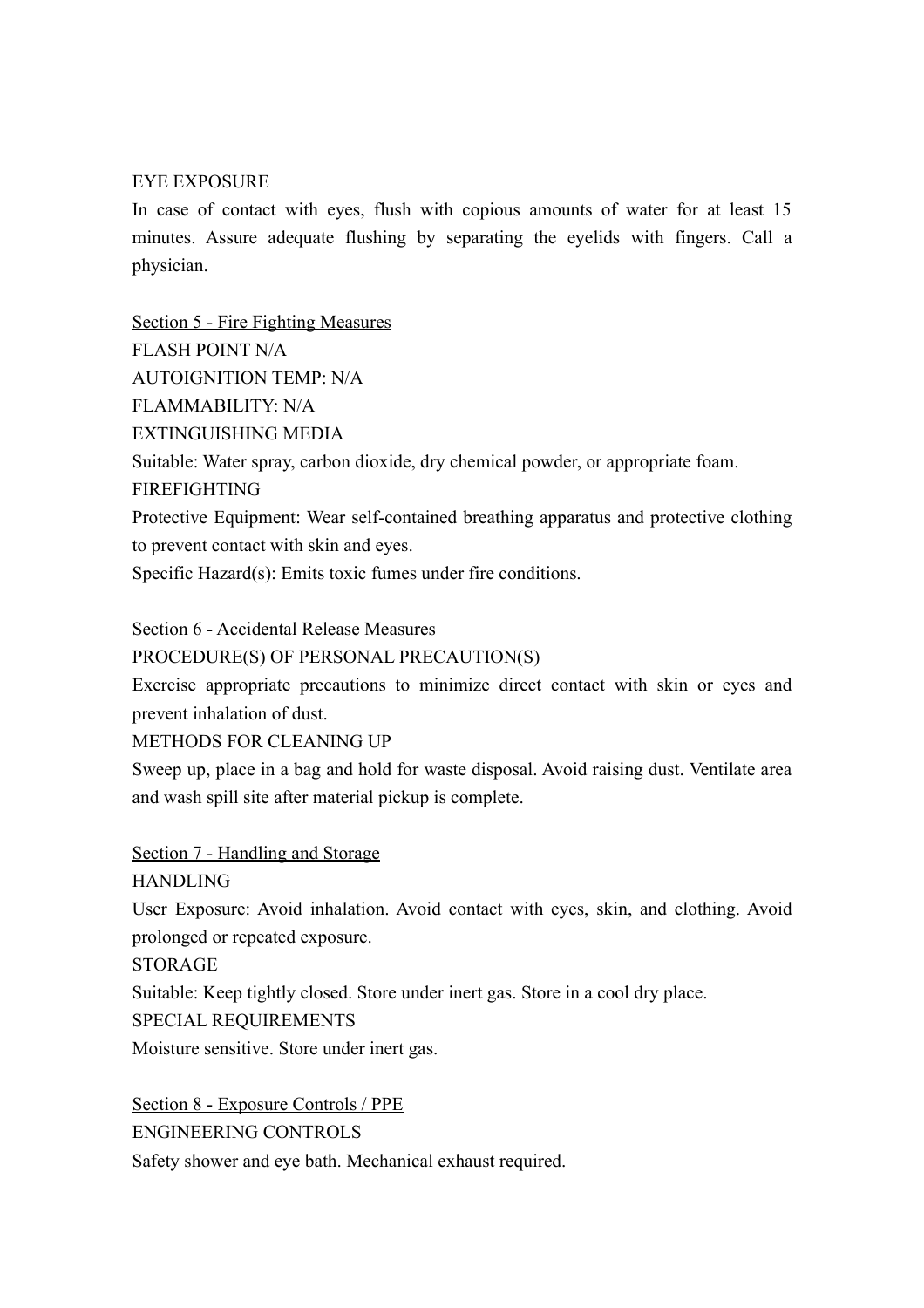## PERSONAL PROTECTIVE EQUIPMENT

Respiratory: Use respirators and components tested and approved under appropriate government standards such as NIOSH (US) or CEN (EU). Respiratory protection is not required. Where protection from nuisance levels of dusts are desired, use type N95 (US) or type P1 (EN 143) dust masks. Hand: Protective gloves. Eye: Chemical safety goggles. GENERAL HYGIENE MEASURES

Wash thoroughly after handling.

Section 9 - Physical/Chemical Properties Appearance Physical State: Solid Color: White Form: Powder **PROPERTIES** Molecular Weight 1665 g/mol pH N/A BP/BP Range N/A MP/MP Range N/A Freezing Point N/A Vapor Pressure N/A Vapor Density N/A Saturated Vapor Conc. N/A SG/Density N/A Bulk Density N/A Odor Threshold N/A Volatile%  $< 1$  wt % VOC Content  $\leq 1$  wt  $\%$ Water Content  $\leq 1$  wt  $\%$ Solvent Content < 1wt % Evaporation Rate N/A Viscosity N/A Surface Tension N/A Partition Coefficient N/A Decomposition Temp: >400 C Explosion Limits N/A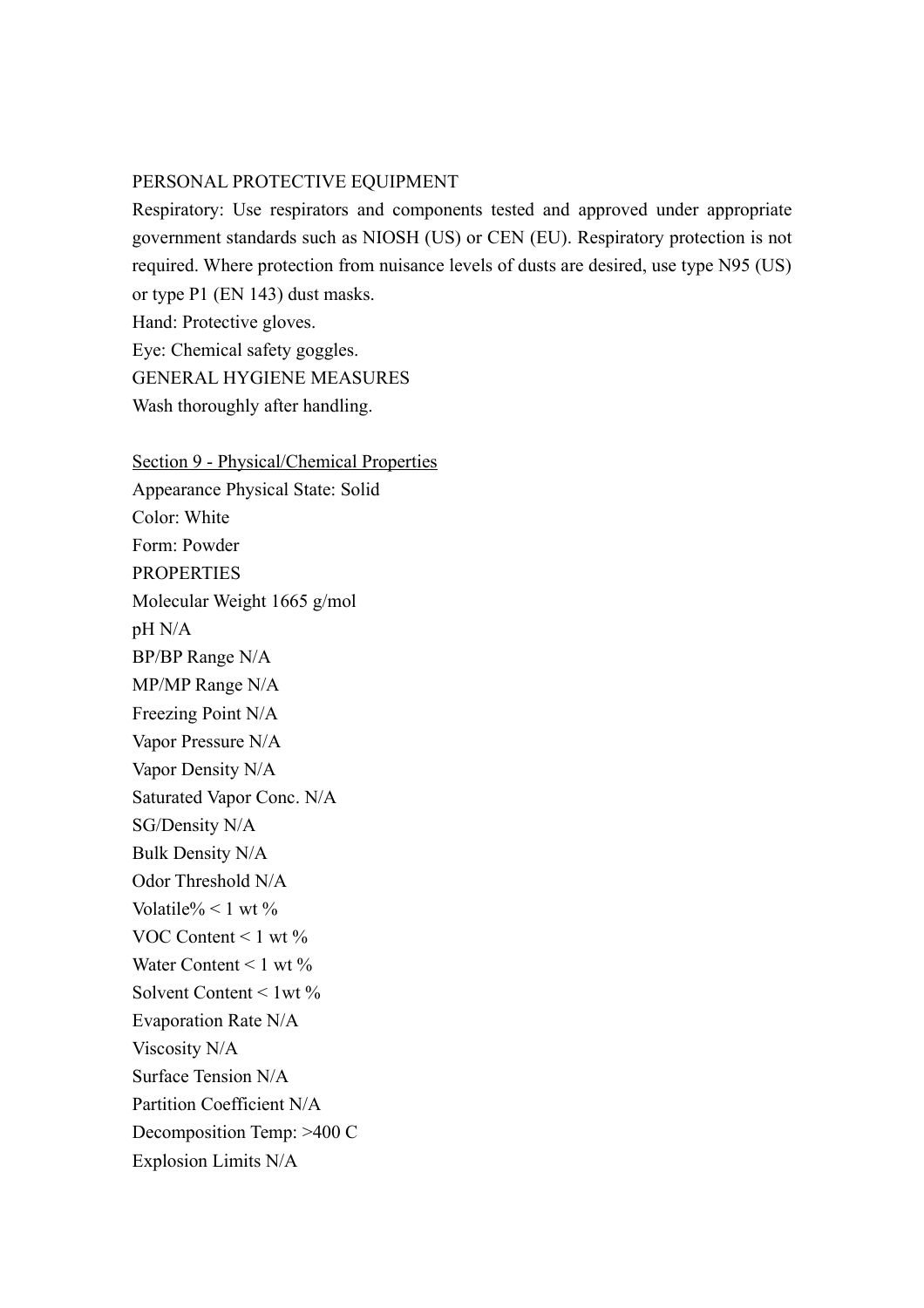Flammability N/A Autoignition Temp N/A Refractive Index N/A Optical Rotation N/A Miscellaneous Data N/A Solubility: Soluble in toluene, dichloromethane, THF.  $N/A$  = not available

Section 10 - Stability and Reactivity

**STABILITY** Stable: Stable. Materials to Avoid: Moisture. Avoid strong bases. HAZARDOUS DECOMPOSITION PRODUCTS Hazardous Decomposition Products: Carbon monoxide, Carbon dioxide, Silicon oxide. HAZARDOUS POLYMERIZATION Hazardous Polymerization: Will not occur

Section 11 - Toxicological Information

ROUTE OF EXPOSURE

Skin Contact: May cause skin irritation.

Skin Absorption: May be harmful if absorbed through the skin.

Eye Contact: May cause eye irritation.

Inhalation: Material may be irritating to mucous membranes and upper respiratory tract.

May be harmful if inhaled.

Ingestion: May be harmful if swallowed.

SIGNS AND SYMPTOMS OF EXPOSURE

To the best of our knowledge, the chemical, physical, and toxicological properties have not been thoroughly investigated.

Section 12 - Ecological Information No data available.

Section 13 - Disposal Considerations APPROPRIATE METHOD OF DISPOSAL OF SUBSTANCE OR PREPARATION Contact a licensed professional waste disposal service to dispose of this material.